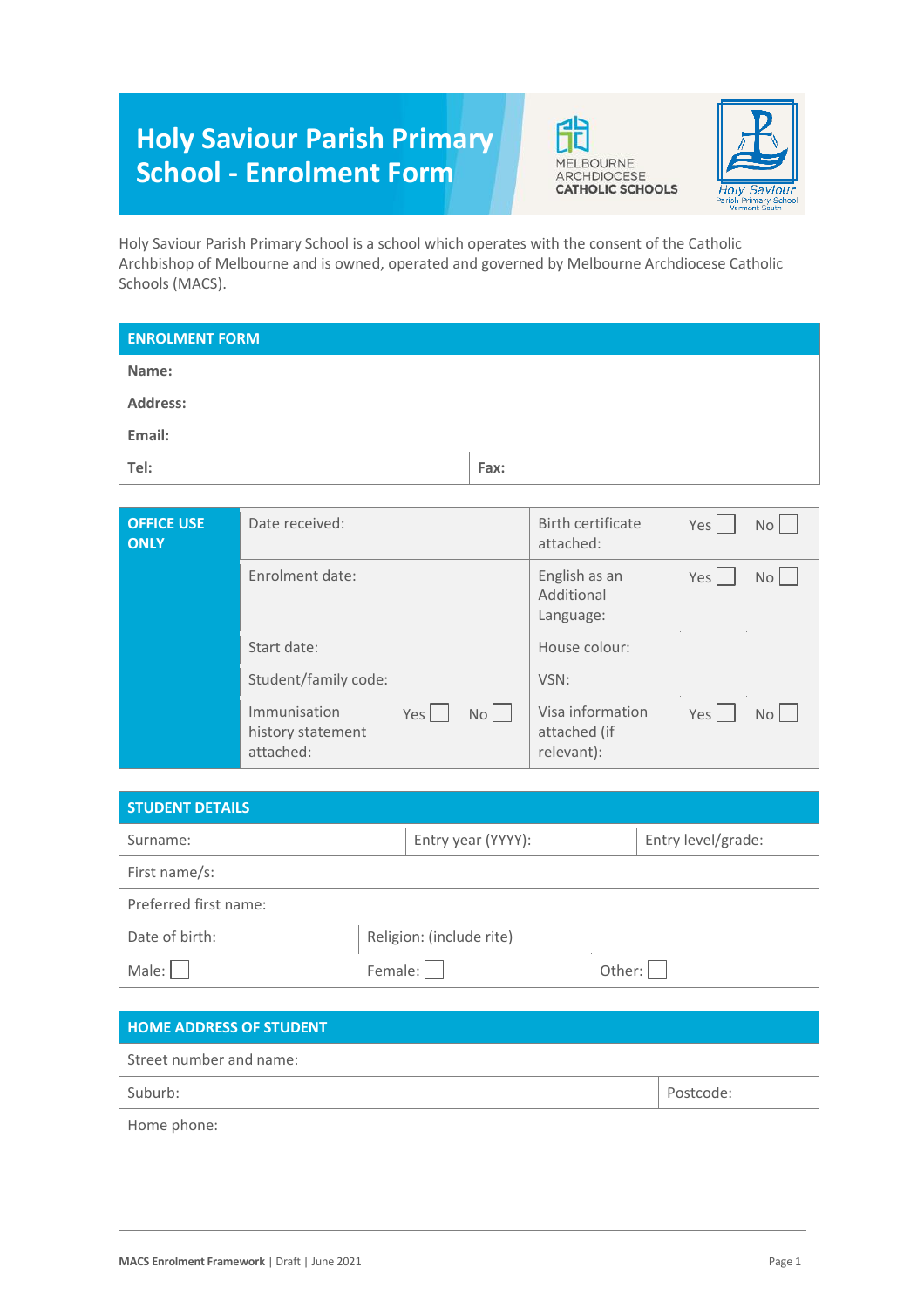| <b>EMERGENCY CONTACTS - OTHER THAN PARENT/GUARDIAN</b> |                           |  |
|--------------------------------------------------------|---------------------------|--|
| 1. Name:                                               | 2. Name:                  |  |
| Relationship to<br>child:                              | Relationship to<br>child: |  |
| Home phone:                                            | Home phone:               |  |
| Mobile:                                                | Mobile:                   |  |

| <b>SACRAMENTAL INFORMATION</b> |       |         |  |
|--------------------------------|-------|---------|--|
| Baptism                        | Date: | Parish: |  |
| Confirmation                   | Date: | Parish: |  |
| Reconciliation                 | Date: | Parish: |  |
| Communion                      | Date: | Parish: |  |
| Current parish:                |       |         |  |

## **PREVIOUS SCHOOL/PRESCHOOL PERMISSION**

Name and address of previous school/preschool:

I/We give permission for the school to contact the previous school or preschool and to gather relevant reports and information to support educational planning:

| No $\mathcal \Gamma$ |  |
|----------------------|--|
|                      |  |

 $Yes$   $\Box$ (If yes, please complete [Form B S](https://cevn.cecv.catholic.edu.au/Melb/Document-File/Students-Support/NCCD/Form-B-Sample-Consent-forTransferring.docx)ample Consent for Transferring Information.)

| <b>NATIONALITY</b>                                                                                                                                         |           |                                      |                        |                             |  |  |
|------------------------------------------------------------------------------------------------------------------------------------------------------------|-----------|--------------------------------------|------------------------|-----------------------------|--|--|
| <b>Government Requirement</b><br><b>Nationality:</b>                                                                                                       |           | <b>Ethnicity:</b>                    |                        |                             |  |  |
| In which country was the<br>student born?                                                                                                                  | Australia |                                      |                        | Other - please specify:     |  |  |
| Is the student of Aboriginal or Torres Strait Islander origin?<br>(For persons of both Aboriginal and Torres Strait Islander origin, tick 'Yes' for both.) |           |                                      |                        |                             |  |  |
| No <sub>1</sub>                                                                                                                                            |           |                                      |                        | Yes, Torres Strait Islander |  |  |
| Does the student or their parent(s)/guardian(s) speak a language other than English at home?<br>Note: Record all languages spoken.                         |           |                                      |                        |                             |  |  |
|                                                                                                                                                            |           | Student                              | Parent<br>A/Guardian 1 | Parent<br>B/Guardian 2      |  |  |
| English only                                                                                                                                               |           |                                      |                        |                             |  |  |
|                                                                                                                                                            |           |                                      |                        |                             |  |  |
|                                                                                                                                                            |           | Other - please specify all languages | Yes, Aboriginal        |                             |  |  |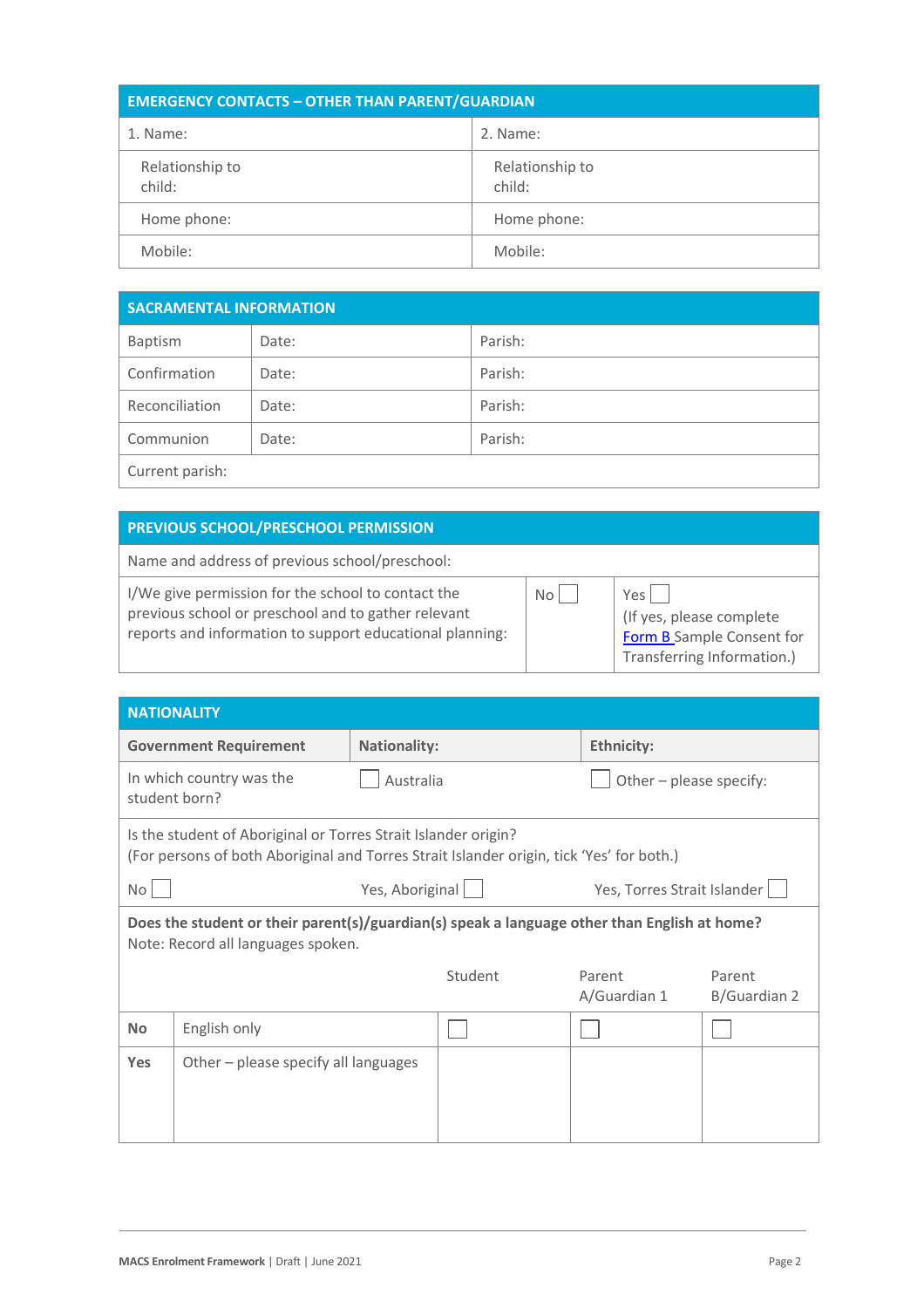#### **IF NOT BORN IN AUSTRALIA, CITIZENSHIP STATUS\***

#### **Please tick the relevant category below and record the visa subclass number as per government requirements:**

(original documents to be sighted and copies to be retained by the school)

#### **Australian citizen not born in Australia:**

Australian citizen (Australian passport or naturalisation certificate number/document for  $\Box$ travel if country of birth is not Australia)

Australian passport number:

Naturalisation certificate number:

Visa subclass recorded on entry to Australia:

Date of arrival in Australia:

**Not currently an Australian citizen, please provide further details as appropriate below:**

Permanent resident: (if ticked, record the visa subclass number) ×

Temporary resident: (if ticked, record the visa subclass number)

Other/visitor/overseas student: (if ticked, record the visa subclass number)

**\* Please attach visa/ImmiCard/letter of notification and passport photo page.**

| <b>MEDICAL INFORMATION</b>   |     |                 |                                                                                                                                                                                                                                                                                                                                                                                                                                                   |         |
|------------------------------|-----|-----------------|---------------------------------------------------------------------------------------------------------------------------------------------------------------------------------------------------------------------------------------------------------------------------------------------------------------------------------------------------------------------------------------------------------------------------------------------------|---------|
| Doctor's name:               |     |                 |                                                                                                                                                                                                                                                                                                                                                                                                                                                   |         |
| Street number and<br>name:   |     |                 |                                                                                                                                                                                                                                                                                                                                                                                                                                                   |         |
| Suburb:                      |     |                 | Postcode:                                                                                                                                                                                                                                                                                                                                                                                                                                         | Phone:  |
| Medicare number:             |     |                 | Ref number:                                                                                                                                                                                                                                                                                                                                                                                                                                       | Expiry: |
| Private health<br>insurance: | Yes | No              | Fund:                                                                                                                                                                                                                                                                                                                                                                                                                                             | Number: |
| Ambulance cover:             | Yes | No <sub>1</sub> | Number:                                                                                                                                                                                                                                                                                                                                                                                                                                           |         |
| Medical condition:           |     |                 | Please specify any relevant medical conditions for the student, e.g. asthma,<br>diabetes, anaphylaxis, and/or any medications prescribed for the student. A<br>Medical Management Plan signed by a relevant medical practitioner<br>(doctor/nurse) will be required for each of the medical conditions listed.<br>Please list specific details for any known allergies that do not lead to<br>anaphylaxis, e.g. hay fever, rye grass, animal fur. |         |
|                              |     |                 |                                                                                                                                                                                                                                                                                                                                                                                                                                                   |         |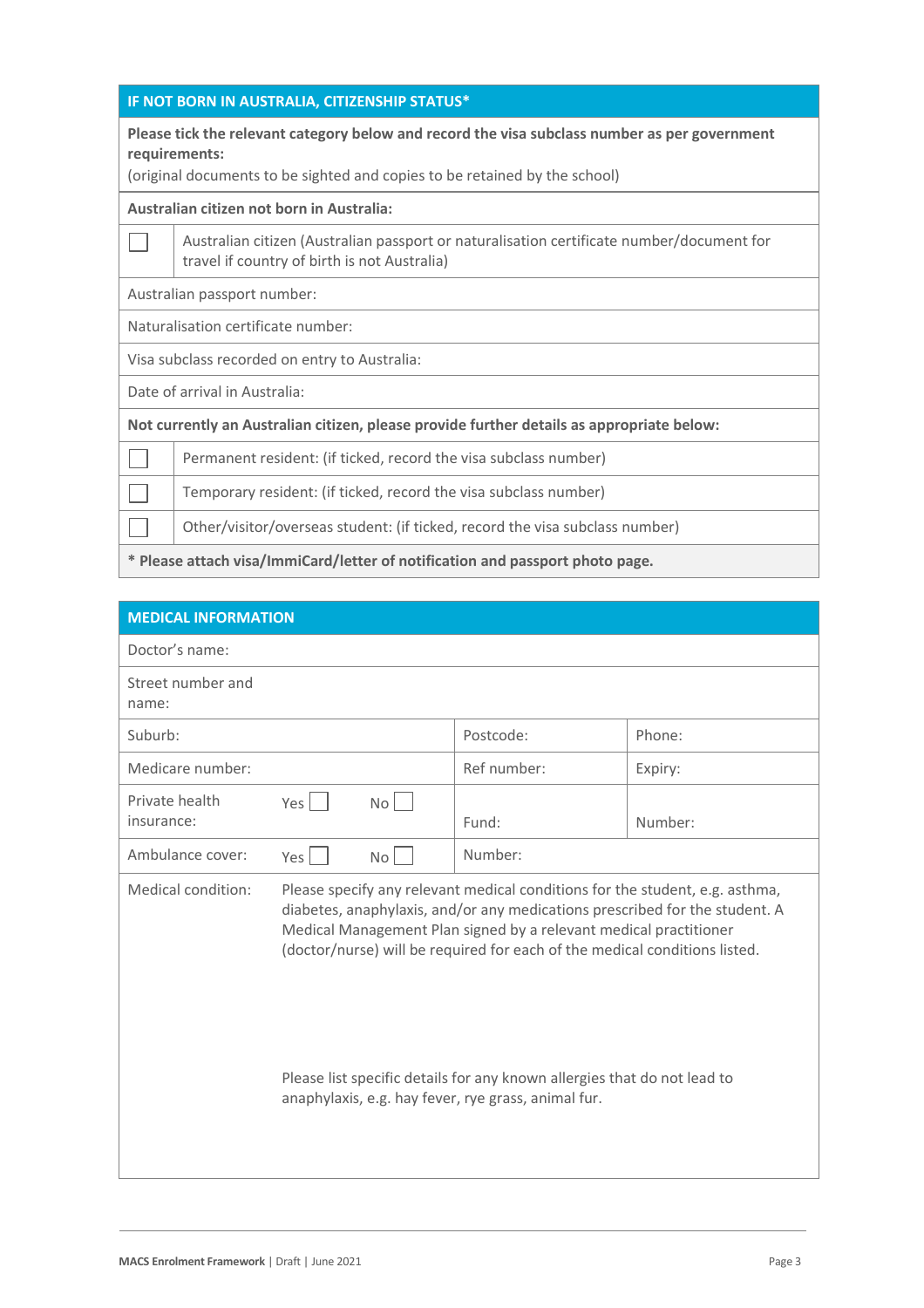| Has the student been diagnosed as being at risk of anaphylaxis? | Yes I | N <sub>0</sub> |
|-----------------------------------------------------------------|-------|----------------|
| If yes, does the student have an EpiPen or Anapen?              | Yes I | N <sub>0</sub> |

## **IMMUNISATION (please attach an immunisation history statement for your child)**

| All vaccines are recorded on the Australian Immunisation<br>Register (AIR). You are required to obtain an<br>immunisation history statement for your child (visit<br>myGov) and provide it to the school with this enrolment<br>form. | Yes I | Immunisation history statement attached:<br>No l<br>If no, please provide<br>explanation: |
|---------------------------------------------------------------------------------------------------------------------------------------------------------------------------------------------------------------------------------------|-------|-------------------------------------------------------------------------------------------|
| If the student entered Australia on a humanitarian visa,<br>did they receive a refugee health check?                                                                                                                                  | Yes I | No l                                                                                      |

Please provide all required information to allow us to meet our duty of care obligations and facilitate the smooth transition of your child into our school. It will assist the school to implement appropriate adjustments and strategies to meet the particular needs of your child. If the information is not provided or is incomplete, incorrect or misleading, current or ongoing enrolment may be reviewed.

### **ADDITIONAL NEEDS**

Г

| Is your child eligible or currently receiving National Disability<br><b>Insurance Scheme (NDIS) support?</b> |                        |  | Yes  <br>No l                               |
|--------------------------------------------------------------------------------------------------------------|------------------------|--|---------------------------------------------|
| Does your child present with:                                                                                |                        |  |                                             |
| autism (ASD)                                                                                                 | behavioural concerns   |  | hearing impairment                          |
| intellectual disability/<br>developmental delay                                                              | mental health issues   |  | oral language/communication<br>difficulties |
| ADD/ADHD                                                                                                     | acquired brain injury  |  | vision impairment                           |
| giftedness                                                                                                   | physical impairment    |  | other condition (please specify)            |
| Has your child ever seen a:                                                                                  |                        |  |                                             |
| paediatrician                                                                                                | physiotherapist        |  | audiologist                                 |
| psychologist/counsellor                                                                                      | occupational therapist |  | speech pathologist                          |
| psychiatrist                                                                                                 | continence nurse       |  | other specialist (please specify)           |
| Have you attached all relevant information/reports?                                                          |                        |  | Yes  <br>No                                 |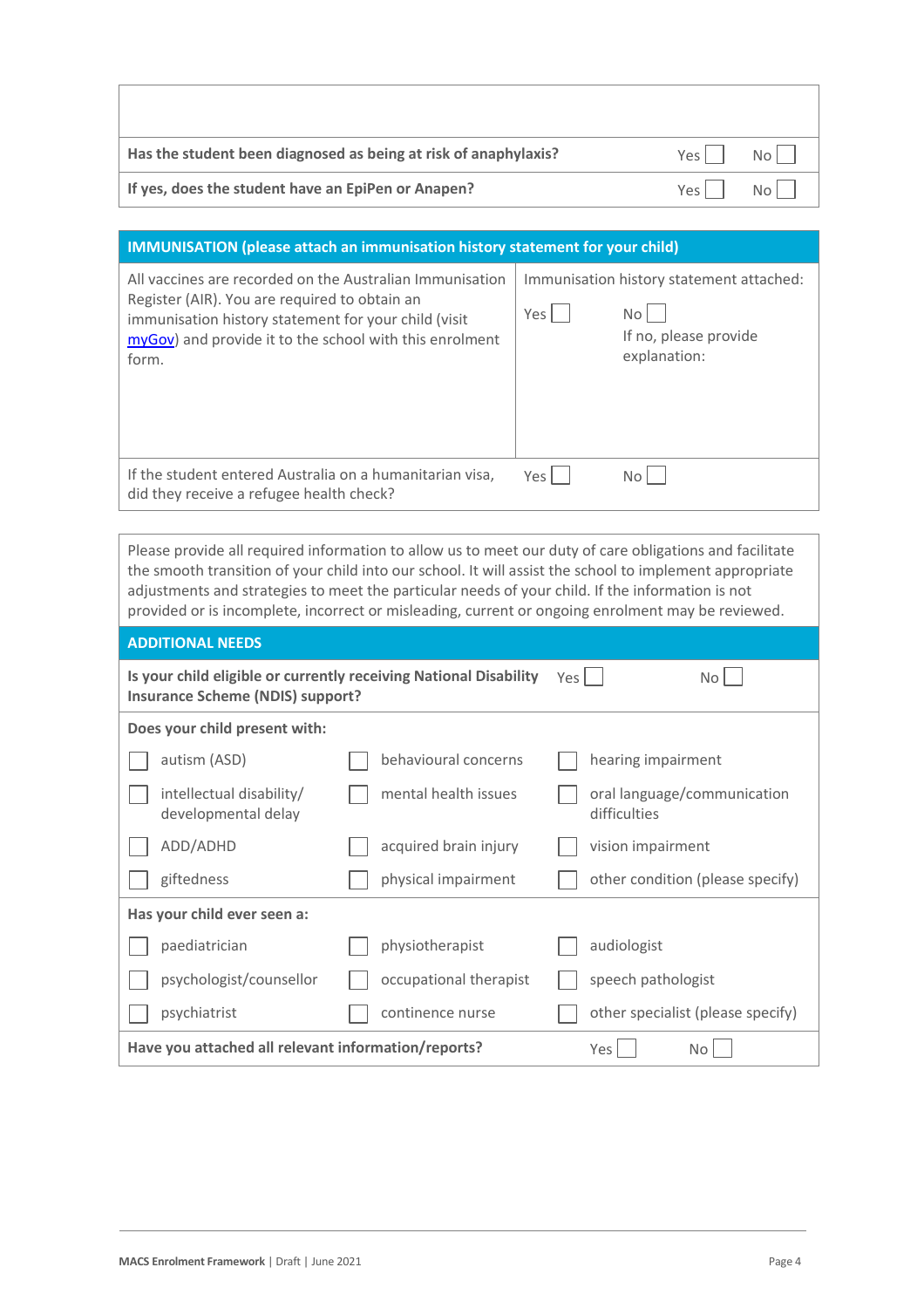| <b>FAMILY DETAILS</b>                                              |            |                   |       |                                |  |
|--------------------------------------------------------------------|------------|-------------------|-------|--------------------------------|--|
| Who will be responsible for payment of the school fees and levies? |            |                   |       |                                |  |
| Surname                                                            | First name | Address and email | Phone | Relationship to<br>the student |  |
|                                                                    |            |                   |       |                                |  |

| <b>PARENT / GUARDIAN 1</b>                                                                                                                                                |             |                                                      |                                                                                                                                                     |                             |                |                             |
|---------------------------------------------------------------------------------------------------------------------------------------------------------------------------|-------------|------------------------------------------------------|-----------------------------------------------------------------------------------------------------------------------------------------------------|-----------------------------|----------------|-----------------------------|
| Surname:                                                                                                                                                                  |             | Title: (e.g.                                         | Mr/Mrs/Ms)                                                                                                                                          |                             | First<br>name: |                             |
| Address:                                                                                                                                                                  |             |                                                      |                                                                                                                                                     |                             |                |                             |
| Home phone:                                                                                                                                                               |             | Work phone:                                          |                                                                                                                                                     |                             | Mobile:        |                             |
|                                                                                                                                                                           |             | SMS messaging: (for emergency and reminder purposes) |                                                                                                                                                     |                             | Yes            | No <sub>1</sub>             |
| Fmail:                                                                                                                                                                    |             |                                                      |                                                                                                                                                     |                             |                |                             |
| Government<br>Requirement                                                                                                                                                 | Occupation: |                                                      | What is the occupation<br>group?<br>(select from list of parental<br>occupation groups in the<br><b>School Family Occupation</b><br>Index on p. 11) |                             |                |                             |
| Religion: (include rite)                                                                                                                                                  |             |                                                      | Nationality:<br>Ethnicity if not born in Australia:                                                                                                 |                             |                |                             |
| Country of<br>Australia<br>Other (please specify):<br>birth:                                                                                                              |             |                                                      |                                                                                                                                                     |                             |                |                             |
| What is the highest year of primary or secondary school Parent A/Guardian 1 has completed?<br>(Persons who have never attended secondary school, tick 'Year 9 or below'.) |             |                                                      |                                                                                                                                                     |                             |                |                             |
| Year 9 or below                                                                                                                                                           |             | Year 10 or equivalent                                | Year 11 or equivalent                                                                                                                               |                             |                | Year 12 or equivalent       |
| What is the level of the highest qualification Parent A/Guardian 1 has completed?                                                                                         |             |                                                      |                                                                                                                                                     |                             |                |                             |
| No post-school<br>Certificate I to IV<br>qualification<br>(including trade<br>certificate)                                                                                |             |                                                      |                                                                                                                                                     | Advanced<br>diploma/diploma |                | Bachelor degree or<br>above |

| <b>PARENT / GUARDIAN 2</b>                           |                            |                |    |  |
|------------------------------------------------------|----------------------------|----------------|----|--|
| Surname:                                             | Title: (e.g.<br>Mr/Mrs/Ms) | First<br>name: |    |  |
| Address:                                             |                            |                |    |  |
| Home phone:                                          | Work phone:                | Mobile:        |    |  |
| SMS messaging: (for emergency and reminder purposes) |                            | Yes            | No |  |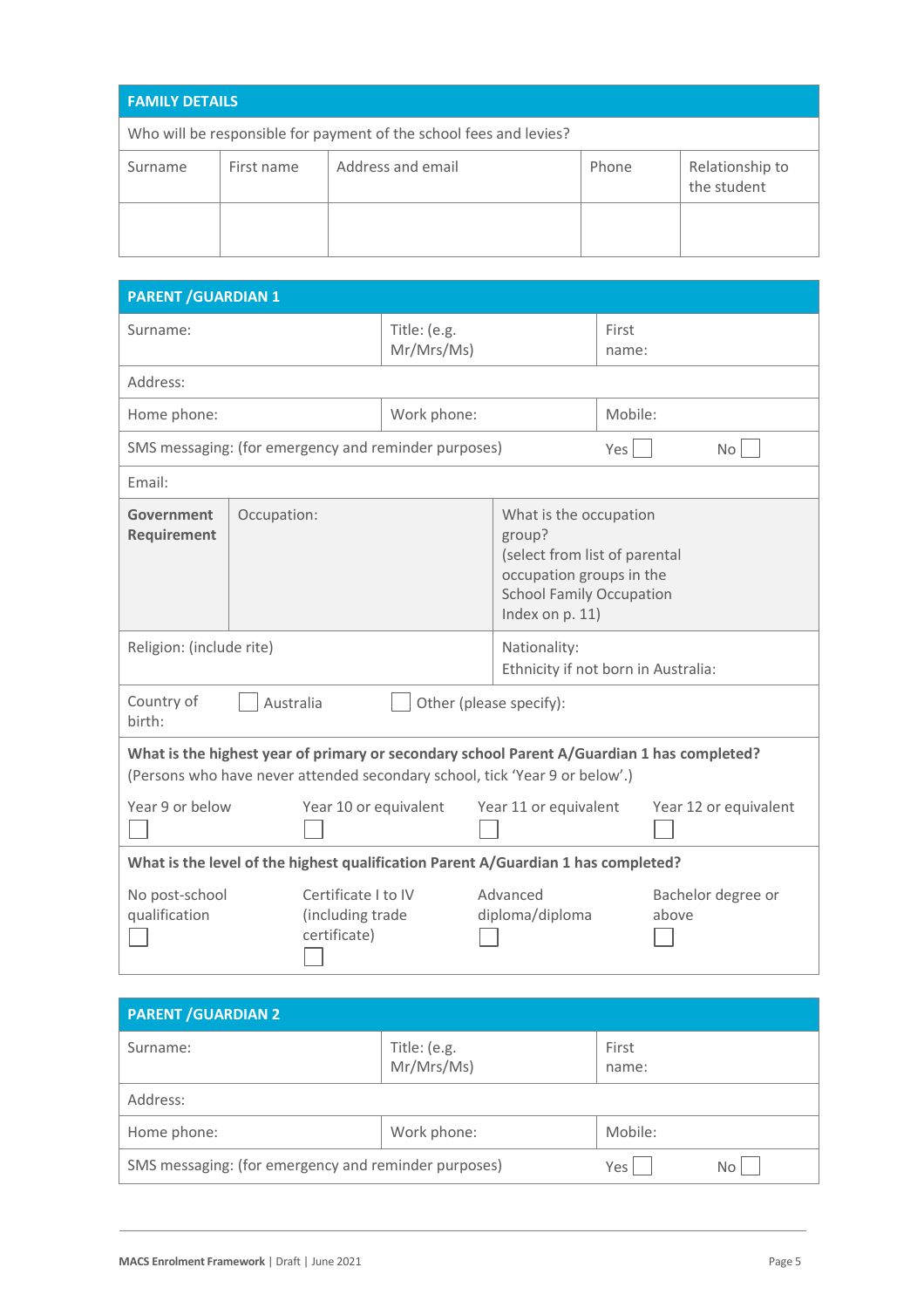| Fmail:                                                                                                                                                                    |                                                         |                                                     |                                                                                                                                                        |                             |
|---------------------------------------------------------------------------------------------------------------------------------------------------------------------------|---------------------------------------------------------|-----------------------------------------------------|--------------------------------------------------------------------------------------------------------------------------------------------------------|-----------------------------|
| Government<br>Requirement                                                                                                                                                 | Occupation:                                             |                                                     | What is the occupation<br>group?<br>(select from list of parental<br>occupation groups in the<br><b>School Family Occupation</b><br>Index on $p. 11$ ) |                             |
| Religion: (include rite)                                                                                                                                                  |                                                         | Nationality:<br>Ethnicity if not born in Australia: |                                                                                                                                                        |                             |
| Country of<br>hirth:                                                                                                                                                      | Australia<br>Other (please specify):                    |                                                     |                                                                                                                                                        |                             |
| What is the highest year of primary or secondary school Parent B/Guardian 2 has completed?<br>(Persons who have never attended secondary school, tick 'Year 9 or below'.) |                                                         |                                                     |                                                                                                                                                        |                             |
| Year 9 or below                                                                                                                                                           | Year 10 or equivalent                                   |                                                     | Year 11 or equivalent                                                                                                                                  | Year 12 or equivalent       |
| What is the level of the highest qualification Parent B/Guardian 2 has completed?                                                                                         |                                                         |                                                     |                                                                                                                                                        |                             |
| No post-school<br>qualification                                                                                                                                           | Certificate I to IV<br>(including trade<br>certificate) |                                                     | Advanced<br>diploma/diploma                                                                                                                            | Bachelor degree or<br>above |

|                                                                                                          | SIBLINGS ATTENDING A SCHOOL/PRESCHOOL |            |               |
|----------------------------------------------------------------------------------------------------------|---------------------------------------|------------|---------------|
| List all children in your family attending school or preschool (oldest to youngest) – include applicant: |                                       |            |               |
| Name                                                                                                     | School/preschool                      | Year/grade | Date of birth |
|                                                                                                          |                                       |            |               |
|                                                                                                          |                                       |            |               |
|                                                                                                          |                                       |            |               |
|                                                                                                          |                                       |            |               |
|                                                                                                          |                                       |            |               |

| <b>HOME CARE ARRANGEMENTS</b> |                                                                                                                          |
|-------------------------------|--------------------------------------------------------------------------------------------------------------------------|
| Living with immediate family  | Out-of-home care                                                                                                         |
| Carer/guardian                | Shared parenting,<br>e.g. one week with each parent:<br>Days with Parent A/Guardian 1:<br>Days with Parent B/Guardian 2: |
| Kinship care                  | Other (please specify)                                                                                                   |